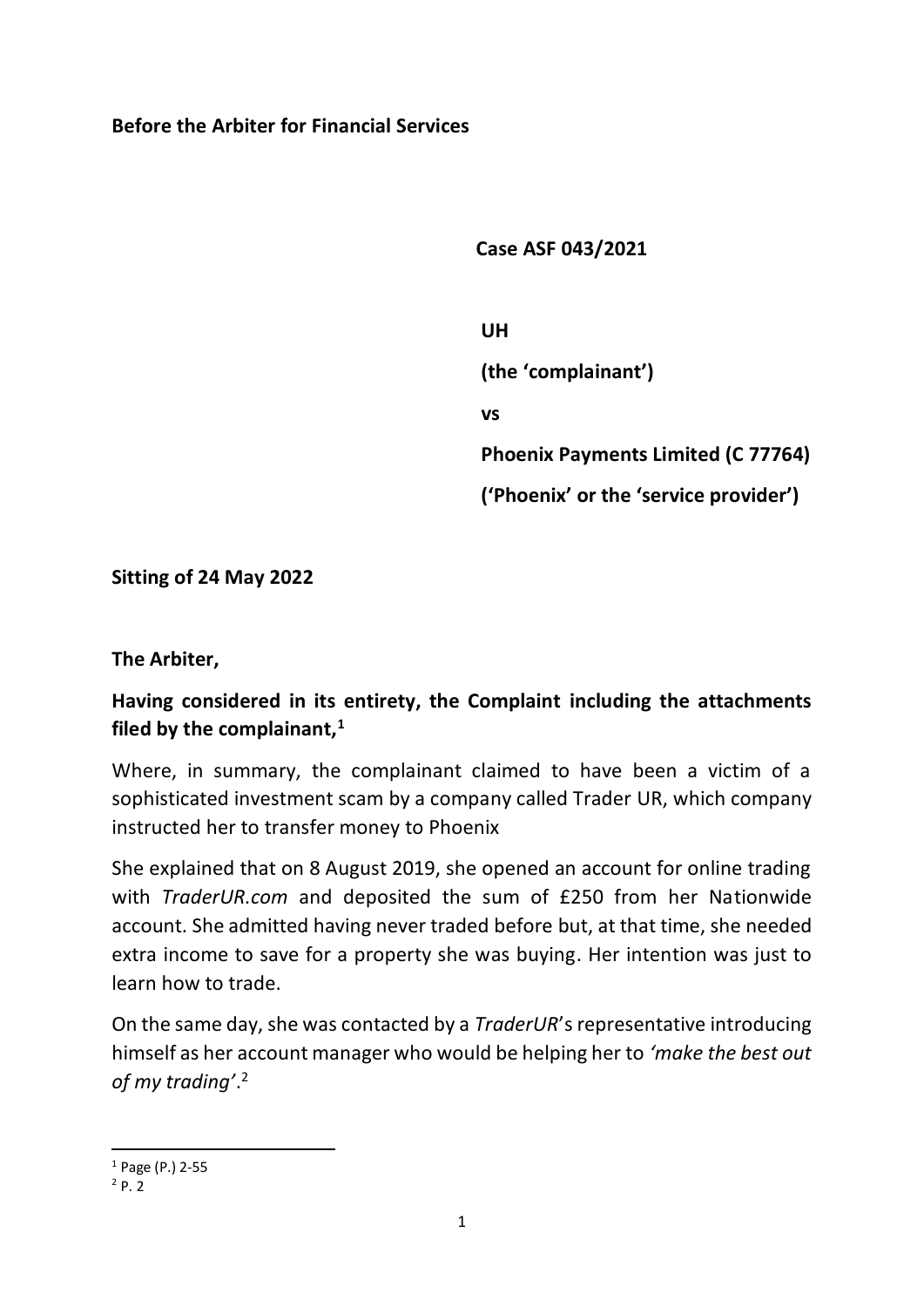The complainant further stated that following an assurance that he would assist her with anything that is required, he advised that:

*'… it would be better to make a deposit a minimum of £1000 and he will put it on a 'term trade' (which is risk free and whatever happens I don't lose the deposit).'<sup>3</sup>* 

On that advice, the following week she would make some profit; the complainant deposited EUR1,000 from her *Barclays* account, which deposit the representative helped her in doing by remotely connecting to her computer.

The following week, *'… he said I have accumulated £241 and he will get the withdrawal done for me so I received £241 in my Nationwide account. I believe that this was done to gain my trust.'<sup>4</sup>*

The complainant was then advised to deposit a further £15,000 and the following week she would get £25,000 - £45,000 profits. The representative assured her yet again that whatever happens, she would not lose the amounts deposited and resultantly,

*'I believed him, so I deposited £5000 and told him I can't do £15000. He advised me I can deposit in Dollar instead, so I deposited additional £6404.86 to my account; by this time, I had £12,281.53 in my TraderUR account.'<sup>5</sup>*

Around the end of August, she was informed of a bonus amounting to £5,196.00 which she was about to receive and, on depositing the same amount to the account, she had a balance £17,477.53.

The complainant explained how the representative requested to remotely connect with her to be able to trade on currencies and commodities and, despite not wanting to do anything, she trusted him, considering that he was the account manager.

She then briefly<sup>6</sup> explained some trades that were made both by the representative and others by herself, the respective profits made, and the communications exchanged between them in relation to the same profits.

However, she claimed that:

<sup>3</sup> *Ibid*.

<sup>4</sup> *Ibid*.

 $5$  P. 2-3

 $6$  P. 3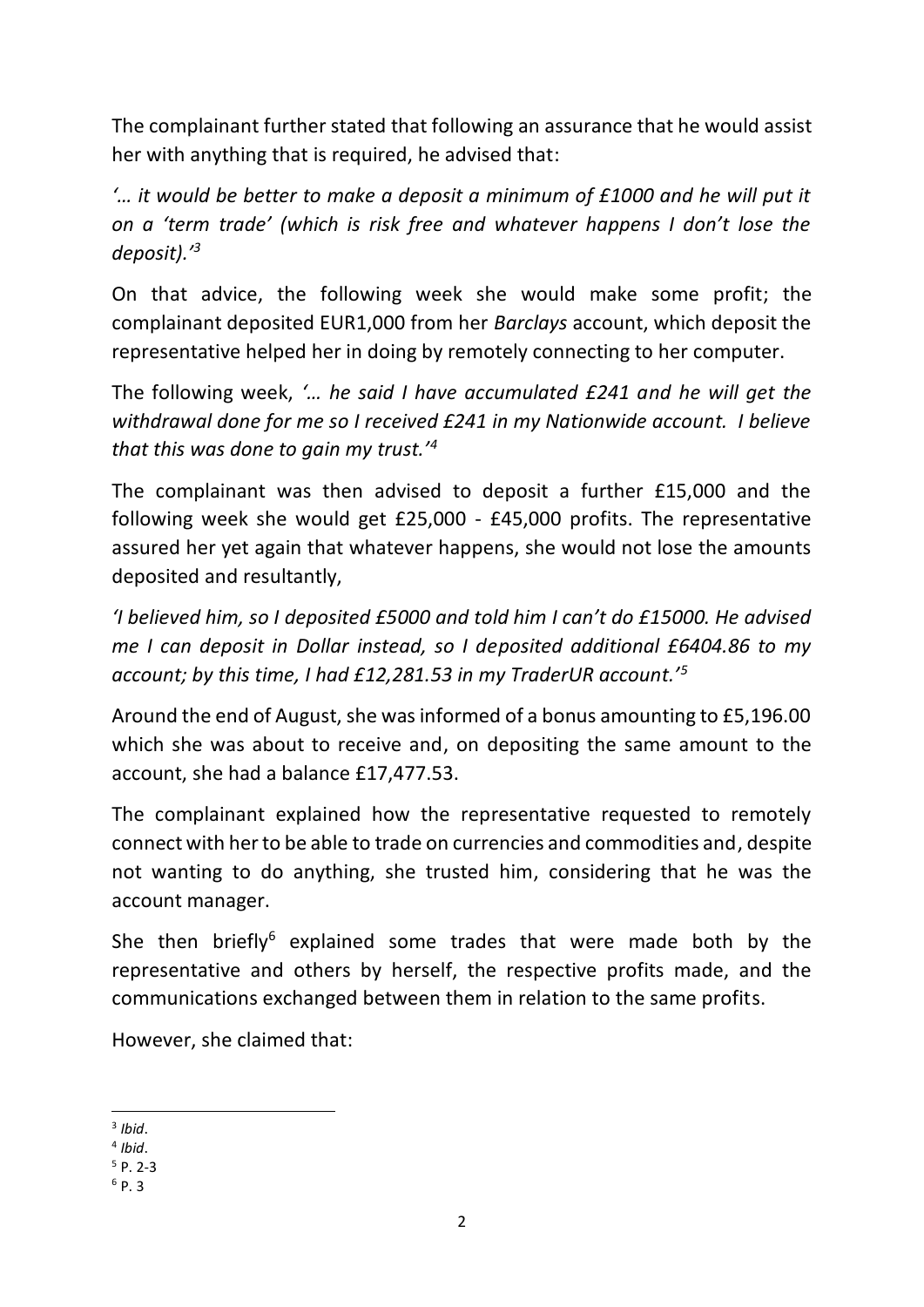*'The next thing all the profits was going red and I was getting "Margin call" alerts. I didn't know what to do or don't even know what it was. I emailed him, no response. When I call, the helpdesk kept telling me that they will let him know and he'll call me soon (the response time is 48 hours).'<sup>7</sup>*

By that time, the *'money in my account was all gone only about £500 left.'<sup>8</sup>*

The complainant stated that when she managed to communicate with the representative, he explained that, following discussions with his manager, he could get her money back from their *'Emergency funding'*, but, a letter from her explaining the occurrence was required. Upon doing what was required, she was then contacted by the representative's manager, whereby she was informed that;

*'… the committee needs to see activity in my account for them to see the account as active and refund the money. He said they have requested the account should have 18.5% of what was lost (£8535.00). Once I have done that, Troy* [the account manager] *will send them the activity on my account and it shouldn't take more than 10 days to get my money back. I made a deposit of £8535.00'.<sup>9</sup>*

Following various attempts to communicate with the representative, she was advised that

*'… to complete the application for the refund he needs to connect to my machine again just to do a very small order to show the committee the activity on my account. He placed about 3 orders. And almost straight away (about 30 minutes to 1 hour they were all on red).'<sup>10</sup>*

Further attempts to contact the representative remained futile.

The complainant stated that *TraderUR* does not exist anymore, and considering that all the transfers, apart from the initial £250, were done to Phoenix, they tried contacting them by virtue of a letter<sup>11</sup> (which was also filed with this complaint), but Phoenix remained silent on the issues raised.

She admitted that:

<sup>7</sup> *Ibid.*

<sup>8</sup> *Ibid*.

<sup>9</sup> *Ibid.*

<sup>10</sup> *Ibid*.

<sup>11</sup> P. 7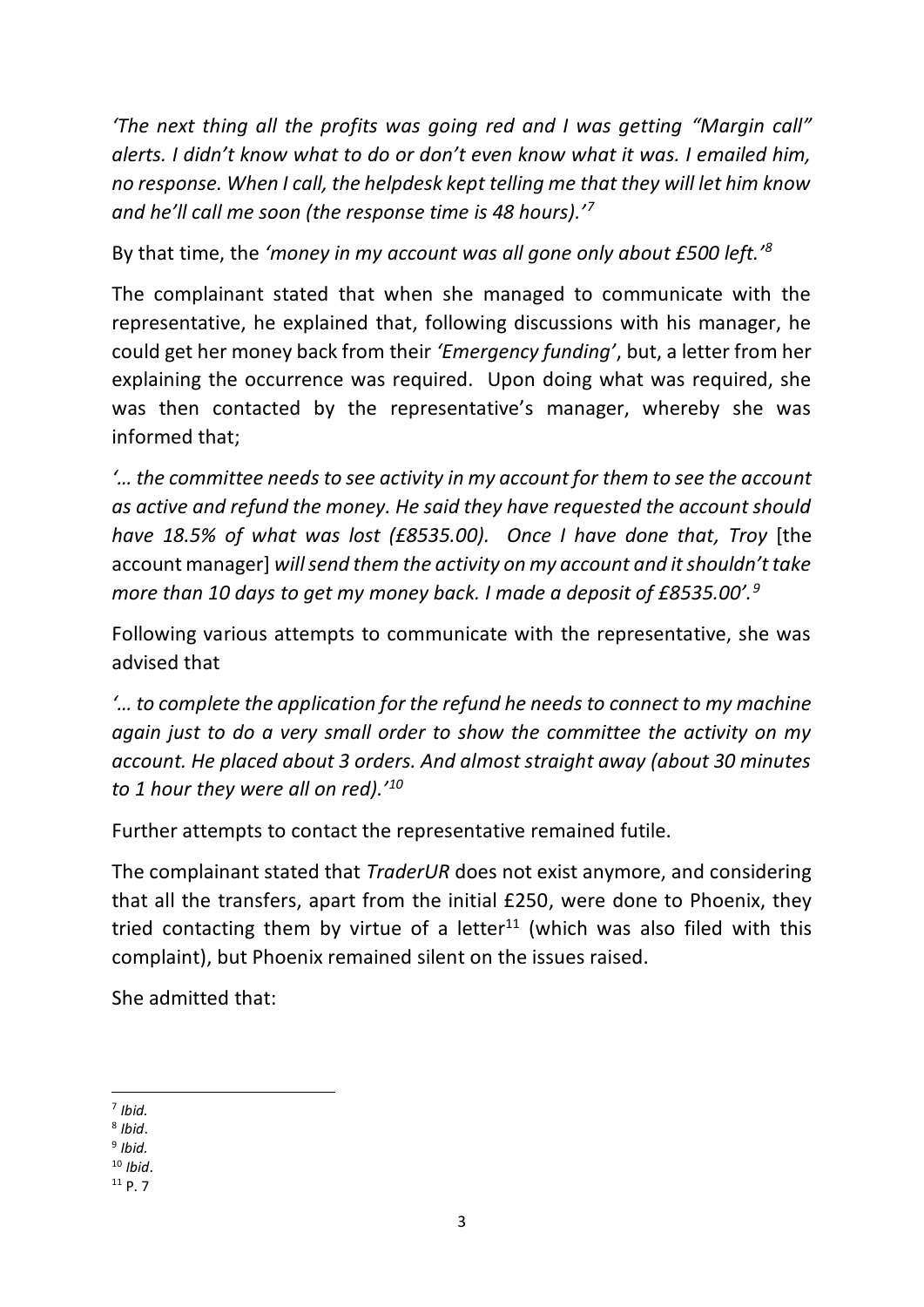*'What I did not know is that TraderUR was a scam and completely unregulated. Therefore, I did not actually receive any investment services whatsoever as they never put my funds in a brokerage account for me as I was expecting. All that I received was an online simulation.'<sup>12</sup>*

In addition to the above, the complainant insisted that she was instructed to transfer money to the service provider, and

*'… if they had done due diligence with their client, obtained KYC documents and followed anti-money laundering laws, they would have realized Polotis OU was a scam.'<sup>13</sup>*

In view of the above, the complainant is requesting Phoenix to

*'… either retrieve my monies from their client Polotis OU or in the alternative, to reimburse me for my painful loss of 19941 GBP.'<sup>14</sup>*

**Having considered Phoenix's reply<sup>15</sup>** whereby the service provider dismissed all the allegations raised by the complainant.

Primarily, Phoenix submitted that TraderUR, the company mentioned in the complainant's declarations, is *'unbeknownst to the Company and the Company confirms that it has no connection to TraderUR and has never corresponded with any of the individuals mentioned within the Complaint.'<sup>16</sup>*

The service provider further submitted that considering this, despite its obligation to carry out due diligence on its customers in terms of Chapter 373 of the Laws of Malta, the Prevention of Money Laundering Act and Subsidiary Legislation 373.01, it is not obliged to carry out any due diligence on the said company.

Phoenix, however, declared that its customer is Polotis OU, and confirmed that, in fact, all the relevant due diligence on Polotis OU and its Ultimate Beneficial Owners was carried out and thus has satisfied its obligations at law.

The service provider emphasised that it has no obligations to reimburse the complainant for acts or omissions carried out by third parties with whom it has

 $12$  P. 4

<sup>13</sup> *Ibid.*

<sup>14</sup> *Ibid*.

 $15$  P. 60

<sup>16</sup> *Ibid*.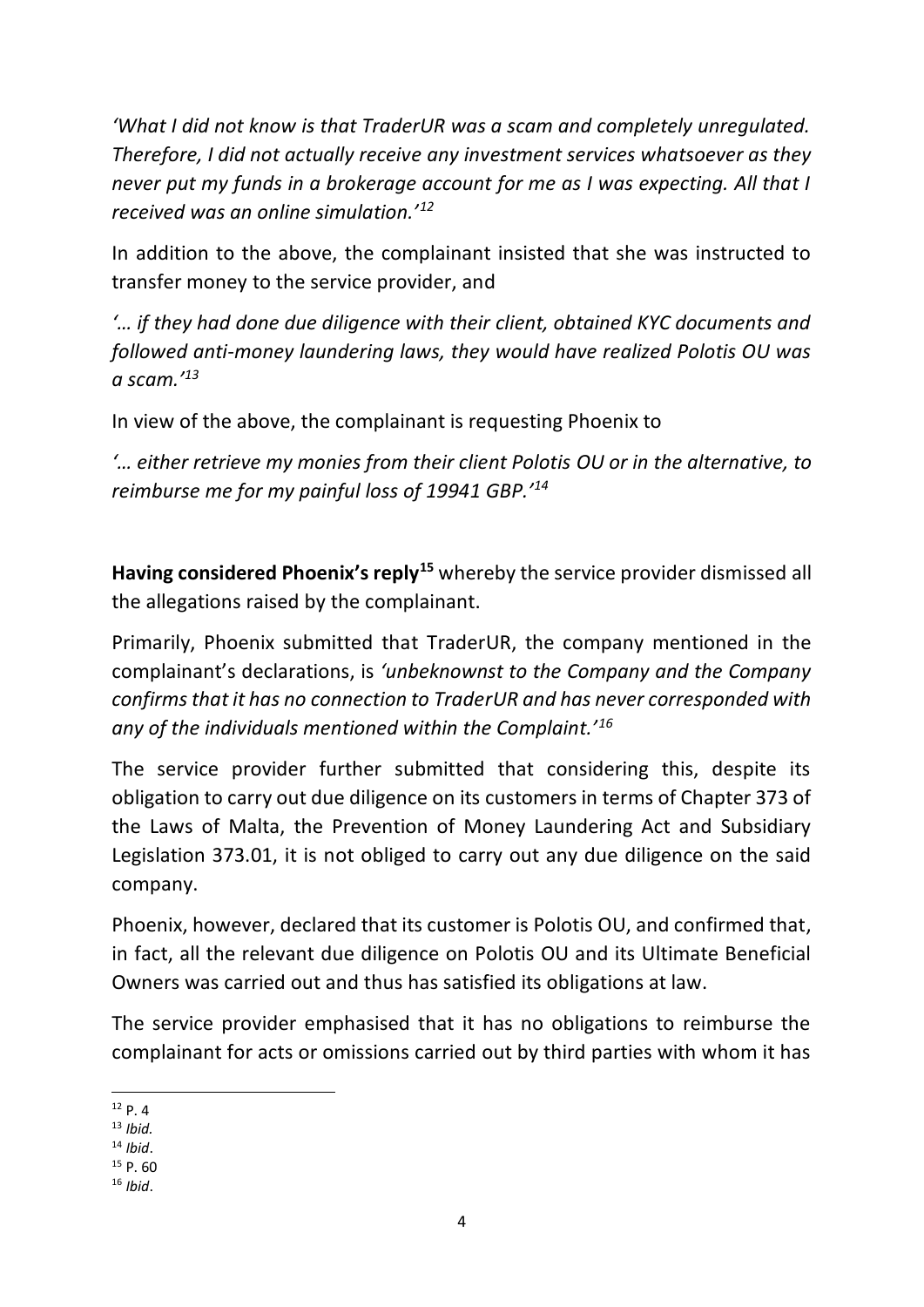no connection whatsoever, and denies all allegations presented by the complainant. This, particularly, in view of the latter's negligence in trusting her funds to third parties without making the relevant checks and depositing funds with such parties at the request of an individual who she was never acquainted with. Phoenix insisted that the complainant was grossly negligent when considering that she gave access to her hardware to a third party whom she barely knew.

In this respect, the service provider submitted that it accepts no responsibility of the Complainant's negligence and/or acts or omissions carried out by third parties.

# **Having heard the parties and seen all the documents and submissions made,**

# **Considers:**

The Arbiter notes that the complaint mainly refers to the lack of due diligence which the service provider should have carried out. If such due diligence had been carried out, it would have resulted in understanding that Polotis OU was a scam.

From the facts of the case, and especially from the explanation given by the complainant in its complaint form, the Arbiter notes that the complainant has continuously communicated with TraderUR and has accordingly acted on its representative's instructions.

In fact, she clearly declared that:

*'I was the victim of a sophisticated scam by a "company" calling themselves TraderUR.'<sup>17</sup>* 

In its reply to the complaint, the service provider then declared that

*'… reference is being made to TradeUR which is an entity unbeknownst to the Company and the Company confirms that it has no connection to TradeUR and has never corresponded with any of the individuals mentioned within the Complaint.'<sup>18</sup>*

It was further declared that Phoenix

 $17$  p.  $4$ 

<sup>18</sup> P. 60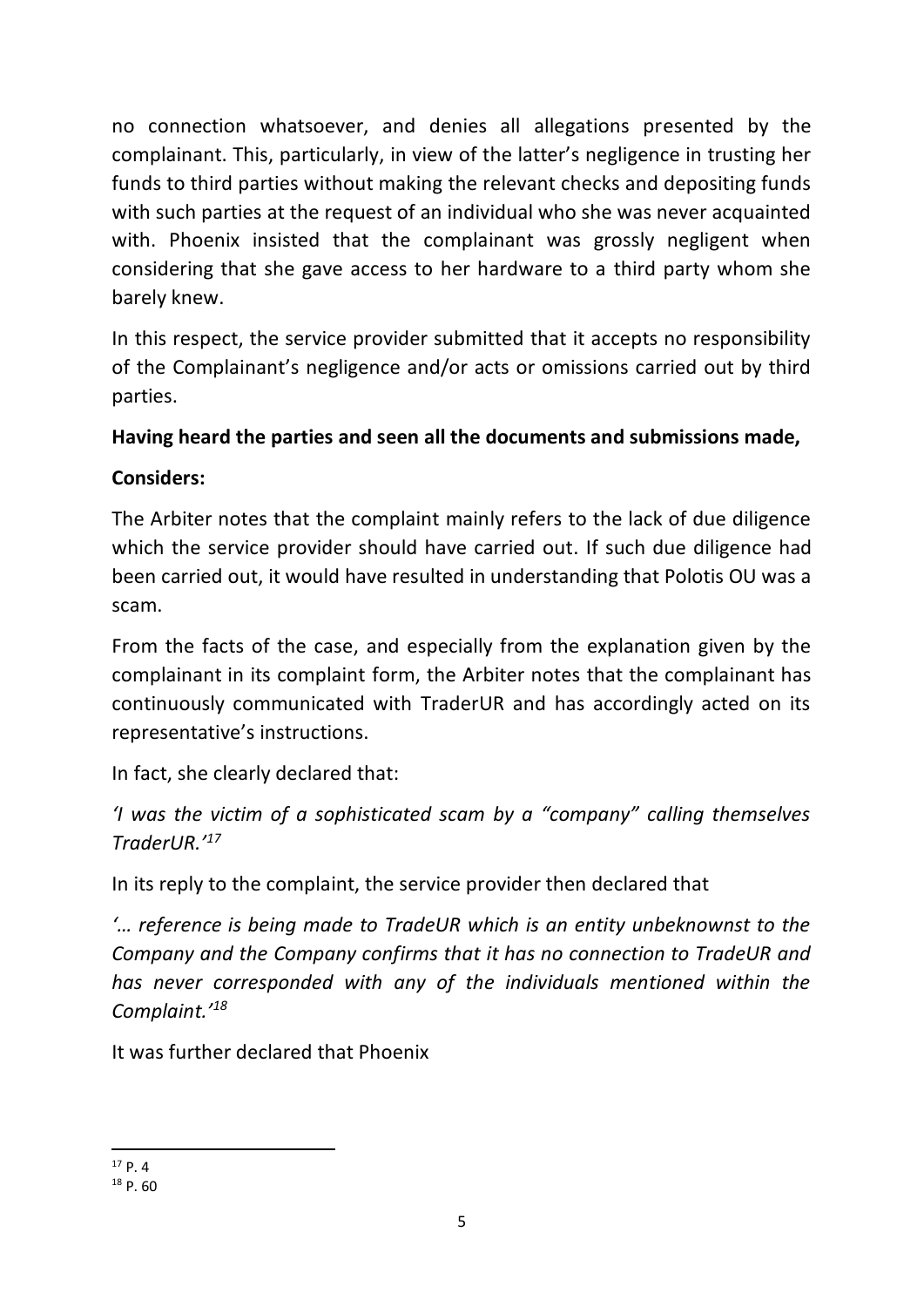*'… has no obligations to reimburse the Complainant for acts or omissions carried out by third parties which have no connection whatsoever with the Company [Phoenix] …'<sup>19</sup>*

Therefore, in view of such declarations, the Arbiter has to examine his competence.

#### *Competence of the Arbiter*

The question of whether the Arbiter enjoys jurisdiction in a particular case is dictated by the provisions of Chapter 555 of the Laws of Malta ('the Act') whereby the Arbiter is obliged to investigate his jurisdiction.

Article 22(2) of the same Act stipulates that:

*'Upon receipt of a complaint, the Arbiter shall determine whether the complaint falls within his competence'.*

Moreover, Article 19(1) of the Act stipulates that the Arbiter can only deal with complaints if filed by *eligible customers:*

*'It shall be the primary function of the Arbiter to deal with complaints filed by eligible customers through the means of mediation in accordance with Article 24, and where necessary, by investigation and adjudication.'*

The Act stipulates further that:

*'Without prejudice to the functions of the Arbiter under this Act, it shall be the function of the Office:*

*(a) To deal with complaints filed by eligible customers.' 20*

#### **Eligible customer**

Article 2 of the Act defines an '*eligible customer'* as follows:

*'a customer who is a consumer of a financial services provider, or to whom the financial services provider has offered to provide a financial service, or who has sought the provision of a financial service from a financial services provider.'* 

<sup>19</sup> *Ibid.* 

<sup>20</sup> Article 11(1)(a)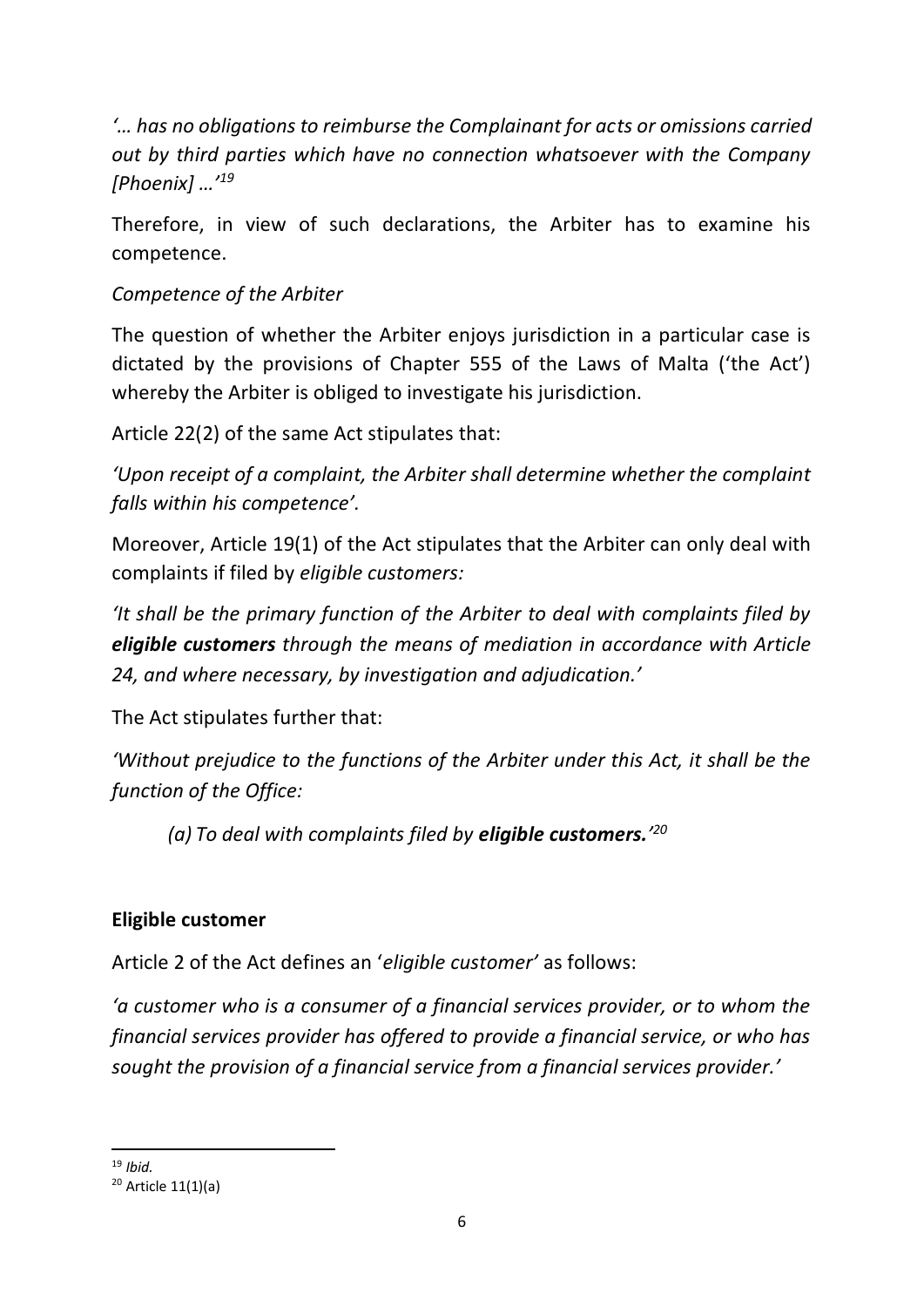The service provider insists that their customer is Polotis OU and not TraderUR, with whom the complainant has communicated on a continuous basis.

The complainant stated that:

*'It is being said that TraderUR.com told me that they could invest on my behalf and give me a high return, I say, yes. They told me I could invest on their platform and that it would be a great opportunity because I could make a lot of money by doing that.'<sup>21</sup>*

From the facts as emerged during this case, it is amply clear that the investment/deposit advice and the eventual promises made, were given by TraderUR.

The service provider emphasised that its customer is Polotis OU and not TraderUR. The only relationship the complainant had was with TraderUR and not with Phoenix.

# **Determination of eligibility**

Considering the above, and having reviewed the circumstances of the case, it results that it was not the service provider that offered her the service as she interacted only with TraderUR. Although Phoenix processed the relevant transactions, it was not the company of which the complainant *'… was a victim of a sophisticated investment scam …'<sup>22</sup>* 

The service provider's declarations in relation to its services offered in this case were clear; were not contested by the complainant, and no evidence to the contrary was submitted.

The service provider had no contractual relationship with the complainant and did not provide her or offered her a service.

A complaint with the Arbiter can only be filed against the service provider if the complainant is an **eligible client** according to law.

Having considered all the facts, it results that the complainant was not *'a customer who is a consumer'* of Phoenix, neither that Phoenix *'has offered to provide a financial service'* to the complainant, nor that the complainant *'has* 

 $21 p. 299$ 

<sup>22</sup> P. 4